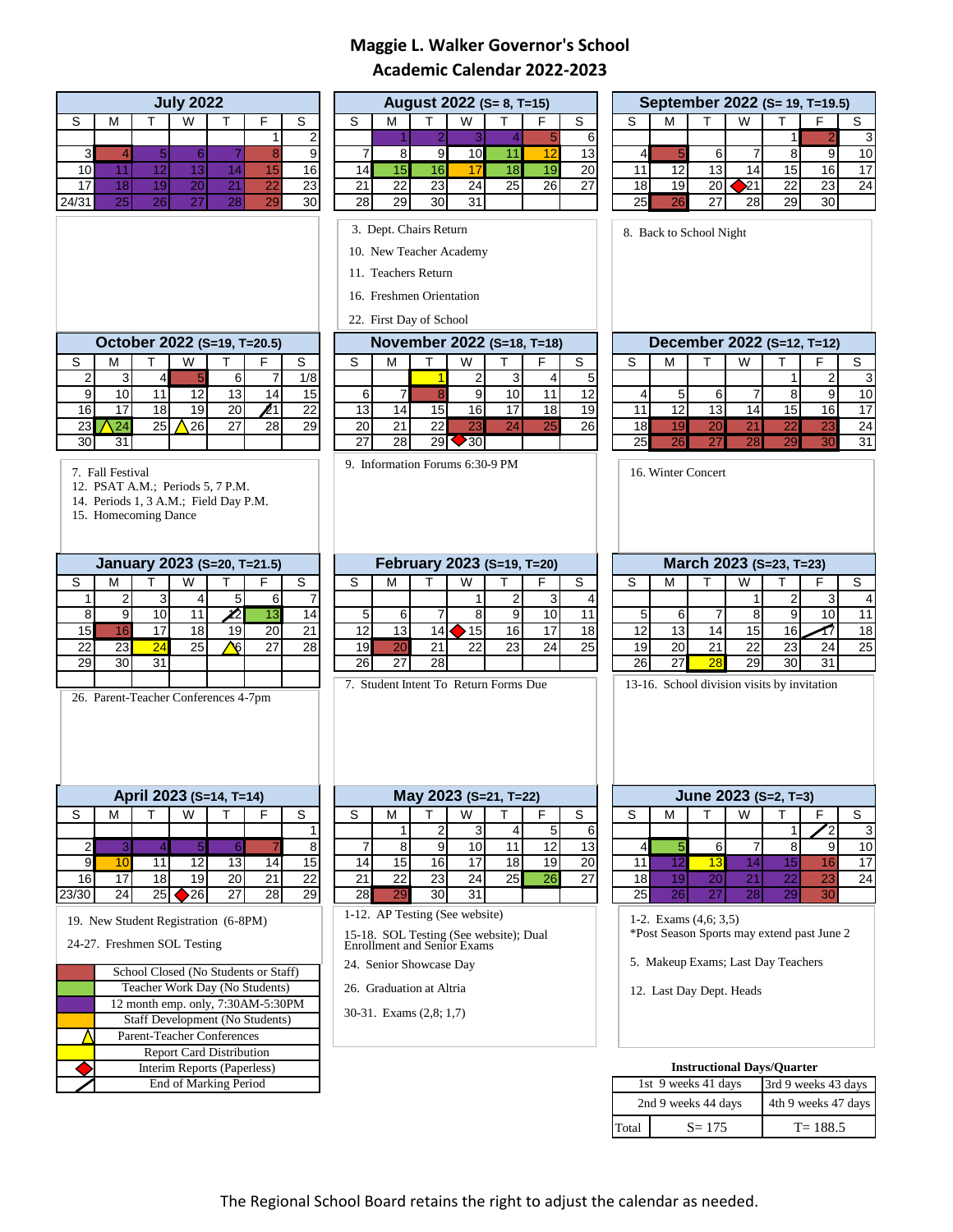# **Maggie L. Walker Governor's School Academic Calendar 2022-2023**

## **GENERAL INFORMATION**

Length of Day for Students: 6 hr. 30 min. Instructional Days: 175 Teacher Work Days: 10.5 (Includes three 0.5 evenings) Staff Development Days: 3

**Make-up (Snow or Other Missed Instructional Days):** 

5 days are built in as banked time.

If 6 days are needed, Jan 13 becomes a school day.

If 7-8 days are needed, they can be made up through extending each schedule A class by 5 minutes and reducing the lunch block to 25 minutes for 5 weeks for each full day required.

If 9 days are needed or the extended schedule is not possible, Feb 20 becomes a school day.

Teachers are to make no commitments which will prevent them from fulfilling their contractual obligations. In the event of lost time, teachers are to expect the session calendar to be adjusted.

**Freshmen Orientation: August 16, 2022** (9:00A.M.-3:00 P.M.) 9 th grade students collect final schedule and pay student fees (fees must be paid before materials will be distributed) Location-Cafeteria Time: 8:00 A.M.-9:00 A.M. and 2:00 P.M.-3:30 P.M. in the Black Box (Room136)

Upper Classmen: August 17, 2022 10<sup>th</sup>-12<sup>th</sup> grade students pick up final schedules and pay student fees (fees must be paid before materials or parking permits will be distributed) Location-Black Box (Room 136) Time: 8:00 A.M.-10:00 A.M. and 2:00 P.M.-3:30 P.M.

### **Report Card Distribution: November 1, January 24, March 28, June 13 Intent to Return Forms Distributed February 2, Return by February**  *(Failure to return form by deadline may result in loss of student slot for the next year.)*

## **TEACHING DAYS TEACHING DAYS (by Academic Period)**

| First Nine Weeks         | 41              |
|--------------------------|-----------------|
| <b>Second Nine Weeks</b> | 44              |
| Third Nine Weeks         | 43              |
| <b>Fourth Nine Weeks</b> | 4.              |
| First Semester           | 8!              |
| Second Semester          | 91              |
| Year                     | 17 <sup>1</sup> |

| First Nine Weeks  | 41  | August    |    |
|-------------------|-----|-----------|----|
| Second Nine Weeks | 44  | September | 19 |
| Third Nine Weeks  | 43  | October   | 19 |
| Fourth Nine Weeks | 47  | November  | 18 |
| First Semester    | 85  | December  | 12 |
| Second Semester   | 90  | January   | 20 |
|                   | 175 | February  | 19 |
|                   |     | March     | 23 |
|                   |     | April     | 14 |
|                   |     | May       | 21 |
|                   |     | June      |    |
|                   |     |           |    |

The Regional School Board retains the right to adjust the calendar as needed.